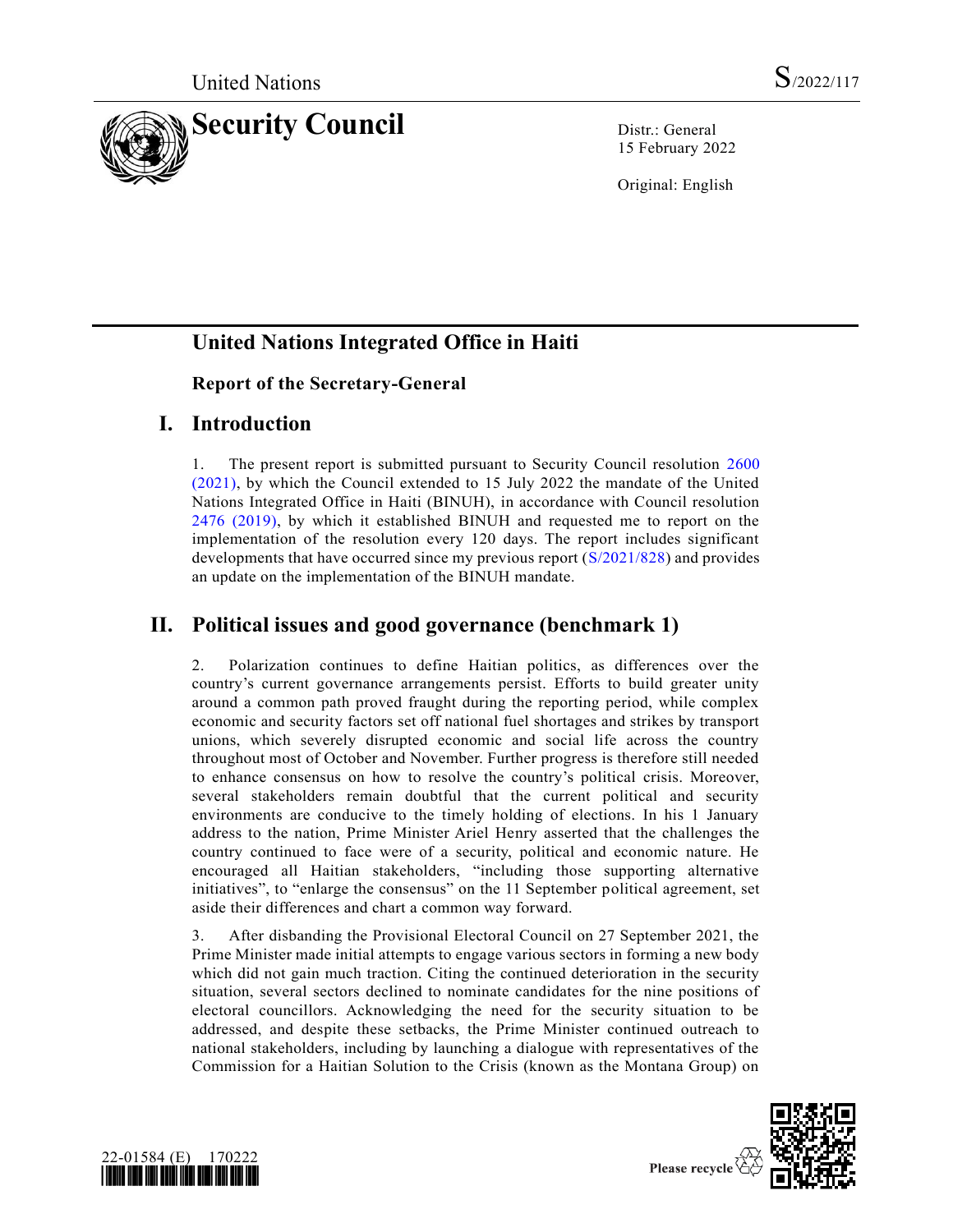27 October and repeatedly engaging other key political groups, trade unions, business sector associations and civil society actors.

4. As a result of these overtures, and in an effort to meet the terms of the 11 September political agreement, the Prime Minister unveiled a partially reshuffled Government on 24 November. The 18-member cabinet – with eight new ministers, including representatives from civil society, former members of the political opposition to late President Jovenel Moïse and technocrats from previous administrations – broadened ownership of the political road map and inclusion in the executive. However, the cabinet's composition has elicited concerns among observers, as it is perceived as marginalizing more moderate elements of the Haitian polity. During the swearing-in ceremony on 25 November, Prime Minister Henry stated that the new Government's top priorities would be security, constitutional reform based on a process of "popular consultation" and the holding of national and local elections.

5. As 7 February – the date of the end of President Moïse's mandate – approached, several signatories of the 11 September political agreement voiced their discontent over the limited progress in its implementation and called upon the Prime Minister to accelerate the establishment of a new electoral council while further enhancing the Government's inclusivity. Other stakeholders appeared to question the legitimacy of Prime Minister Henry's executive mandate beyond 7 February and underscored the need for inclusive negotiations to be held in order to articulate a national consensus that would lead to the full restoration of democratic institutions through the holding of elections. Discussions on whether Haiti should maintain a prime minister-led executive to lead the transition, as proposed in the 11 September agreement, or opt for the kind of semi-presidential system enshrined in the 1987 Constitution remained at the forefront of the political debate.

6. In an initiative to advance an alternative governance model outside the scope of the efforts led by the Government, on 12 December, supporters of the Montana Group launched a 46-member national transitional council composed of representatives from the different economic, social and political sectors, including the diaspora, to designate an interim President and a new Prime Minister to lead a 24-month political transition. This act was followed, on 10 January, by the signing of a new agreement between the Montana Group and the signatories of the national memorandum of understanding, which provides for a dual executive, composed of a five-member joint presidency and a Prime Minister to be designated by the national transitional council. The new agreement also calls for the creation of a national conference to decide on a possible constitutional reform and projects that elections will be held in 2024. Six applications – two for the Montana representative in the five-member presidency and four for Prime Minister – were submitted to the national transitional council on 18 January. Prime Minister Henry reiterated his commitment to dialogue with all stakeholders, including the Montana Group, and indicated that the next Head of State would be chosen through democratic elections.

7. During a 21 January ministerial meeting on Haiti hosted virtually by the Government of Canada, the Prime Minister underscored that addressing insecurity and strengthening State authority throughout the national territory were essential conditions for holding elections. While acknowledging the need to further enlarge national consensus around a Haitian-led project aimed at restoring electoral democracy, the Prime Minister also announced that, in line with the 11 September agreement, academia, the private sector, rural community groups, women's associations and other stakeholders would appoint their respective representatives to the transitional governance bodies. Of note, various participants in the conference indicated that the search for a viable political solution in Haiti should include peaceful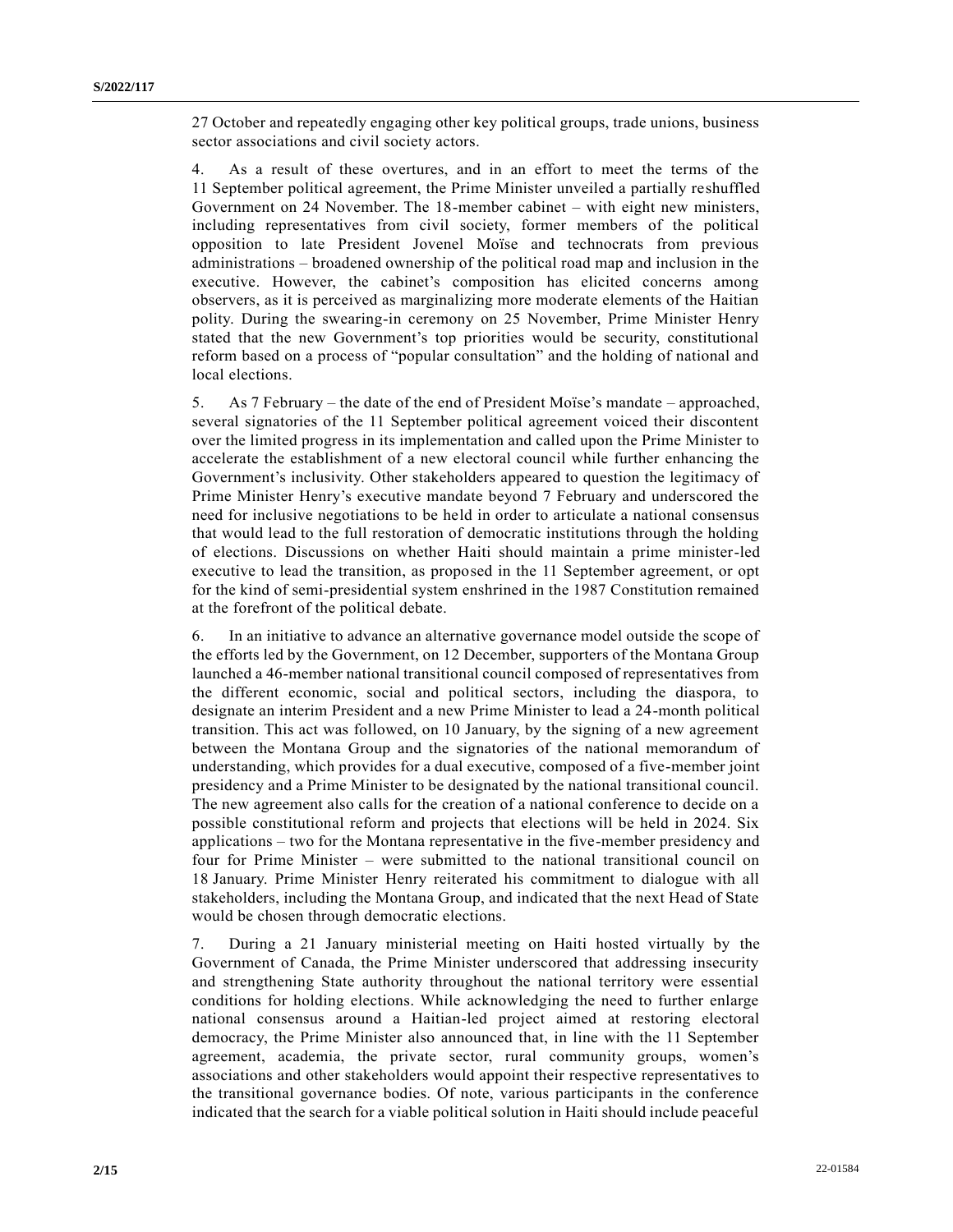and constructive dialogue among all national stakeholders, including civil society representatives.

8. In early January, a debate arose over the duration of the terms of the 10 remaining members of the Senate, the only officials to currently hold elected positions in Haiti. While some stakeholders asserted that the senators' mandates expired on 10 January 2022, referring to the electoral cycle provided for in the Constitution, others held that their constitutional six-year terms were due to expire in 2023, given that the senators had taken office in 2017. The dispute was peacefully resolved on 10 January, allowing the remaining senators to continue serving their mandates and contributing to partially reducing political tensions. On the same day, the body's President called on national stakeholders to seize the opportunity to make 2022 "the year of national dialogue and consensus".

9. The country's political challenges were further compounded by the disruption of the national fuel supply in mid-October, when criminal gangs surrounded the country's main fuel terminals in Port-au-Prince (West Department). Gang members kidnapped truck drivers, diverted fuel tankers and drove police off with gunfire. In addition to stoking social and political tensions, the resulting blockade led to countrywide fuel shortages, had a severe impact on economic life and disrupted critical services (including banks, hospitals and ambulances), as well as humanitarian relief operations. Following the Government's adjustment of its security posture in critical areas and its engagement with key actors in the fuel supply chain, a gradual improvement in the situation was observed by mid-November, when gas stations resumed normal operations.

10. In the aftermath of the fuel crisis, the Prime Minister adopted a series of measures to reverse a decade-long fuel subsidy policy, which drove up the price of diesel, kerosene and gasoline. Proactive outreach to, and consultation with, trade unions and the business community in the preceding weeks mitigated public backlash against the higher prices and led to a more progressive lifting of the subsidies. Another apparent contributing factor was the Government's pledge to reinvest public resources in social services such as policing, education and health, while providing other incentives to the transportation industry to keep public transport prices affordable.

11. Given the absence of a reconstituted Provisional Electoral Council, and due to pervasive fuel scarcity, electoral preparations slowed. Nevertheless, with support from the United Nations Development Programme (UNDP), the United Nations Entity for Gender Equality and the Empowerment of Women (UN-Women) and BINUH, National Electoral Council staff continued to work on improving their capacity to better manage data and prevent electoral violence. Registration for national identification cards also slowed during the reporting period. While there had been a progressive decrease in the number of registrations over the previous six months, the disruptions caused by the fuel crisis led to a sharp drop, to a low equalled only during the 2019 *peyi lok* period of protests. As at 21 January, and following the removal by the National Identification Office of duplicates from the list, the total number of registered citizens was 4,844,213, including 2,542,387 women. As at that same date, 4,154,546 identity cards had been issued. Of note, on 16 December, the Government appointed a new Director-General in charge of the National Identification Office.

12. Despite scant progress on the electoral front, the United Nations continued to support national institutions in increasing women's leadership and participation in political life. UN-Women helped a Women's Leadership Academy project complete a training cycle at the end of November, strengthening the capacities of around 80 women aspiring candidates for the next elections. Moreover, under the Peacebuilding Fund framework for the prevention of electoral violence, including violence against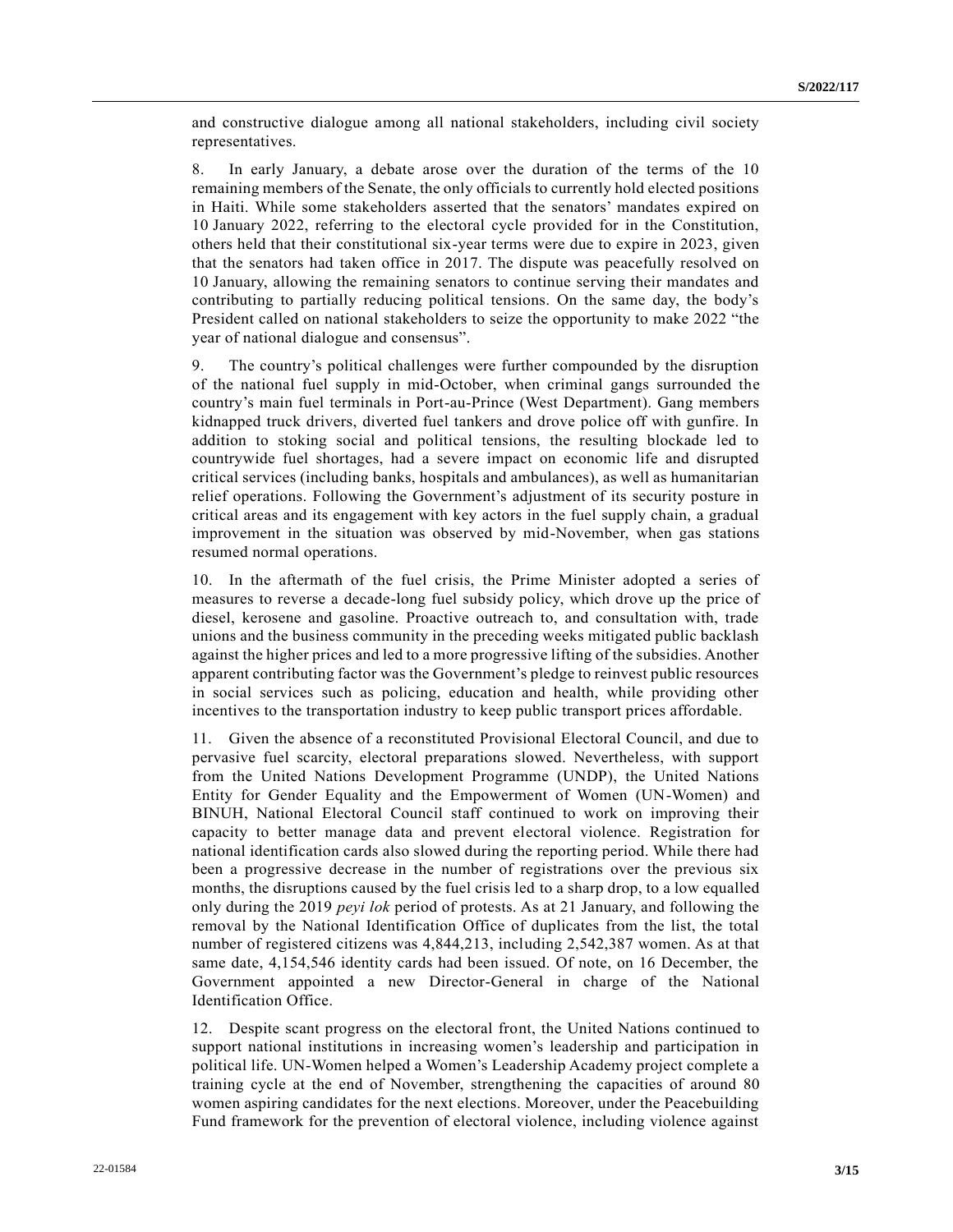women, discussions were held by UN-Women, with BINUH support, on mechanisms to address electoral and political violence against women and ways to mitigate gender-based stereotypes in media. The forums gathered stakeholders from national institutions, civil society organizations and the media, and contributed to enhancing coordination against gender-based violence and stigmatization, while raising awareness about barriers to women participating in public life.

### **III. Violence reduction (benchmark 2)**

13. Since my previous report, gang-related violence has remained the predominant threat to security in Haiti, with armed groups continuing to attempt to expand their zones of influence, in particular in the Port-au-Prince metropolitan area. Political instability triggered by the 7 July assassination of President Moïse further exacerbated inter-gang disputes, while also providing an opening for these groups to align themselves with political objectives and enabling spoilers to instrumentalize them to further their economic and political ends. As a result, gangs have strengthened their territorial and political foothold in strategic areas in and around Port-au-Prince, which effectively empowers them to obstruct the country's main supply routes and fuel terminals at will.

14. In a blatant challenge to State authority, members of the G9 alliance of gangs prevented Prime Minister Henry from holding an official ceremony in the Port-au-Prince neighbourhood of Pont-Rouge (West Department) on 17 October by occupying the area where the event was to have been held. Similarly, on 1 January, armed gangs in Gonaïves (Artibonite Department) reportedly opened fire on the Prime Minister during an Independence Day commemoration. The incident, which was characterized by several media outlets as an attempt on the Prime Minister's life, raised widespread concern and elicited stern international condemnation.

15. In the Port-au-Prince neighbourhood of Martissant (West Department), where an inter-gang conflict has been raging for over six months, civilians continued to be deliberately and indiscriminately targeted. Gang members attacked a bus transporting 38 passengers through the neighbourhood on 1 December, causing the death of four men and one woman and seriously wounding 11 others. In a more recent development, gangs have been documented using snipers to shoot indiscriminately at civilians in areas under dispute.

16. The reporting period saw a rise in both kidnappings for ransom and intentional homicides, which increased by 180 and 17 per cent, respectively, compared with 2020, to 655 kidnappings and 1,615 homicides reported by the police. The main perpetrators of kidnappings were gangs operating in the southern neighbourhoods of Port-au-Prince, including Martissant and Village de Dieu, and around the communes of Croix-des-Bouquets and Tabarre (West Department). Gangs in the latter area ramped up the scale and severity of attacks, some of which gained considerable international media attention. No social group was spared; among the victims were labourers, traders, religious leaders, professors, medical doctors, journalists, human rights defenders and foreign citizens.

17. In reaction to these trends, the Haitian National Police undertook enhanced anti-gang operations, which yielded limited, though occasionally noteworthy, results, including the arrest of several known gang leaders. Gangs then retaliated with violent, coordinated attacks on police stations in Pernier (Pétionville, West Department) on 15 November and in Martissant on 6 December. A resurgence in protests, with 1,116 instances of civil unrest in 2021, an increase of 83.3 per cent compared with 612 in 2020, and additional post-earthquake tasks, including securing government facilities and escorting humanitarian aid and fuel deliveries between mid-August and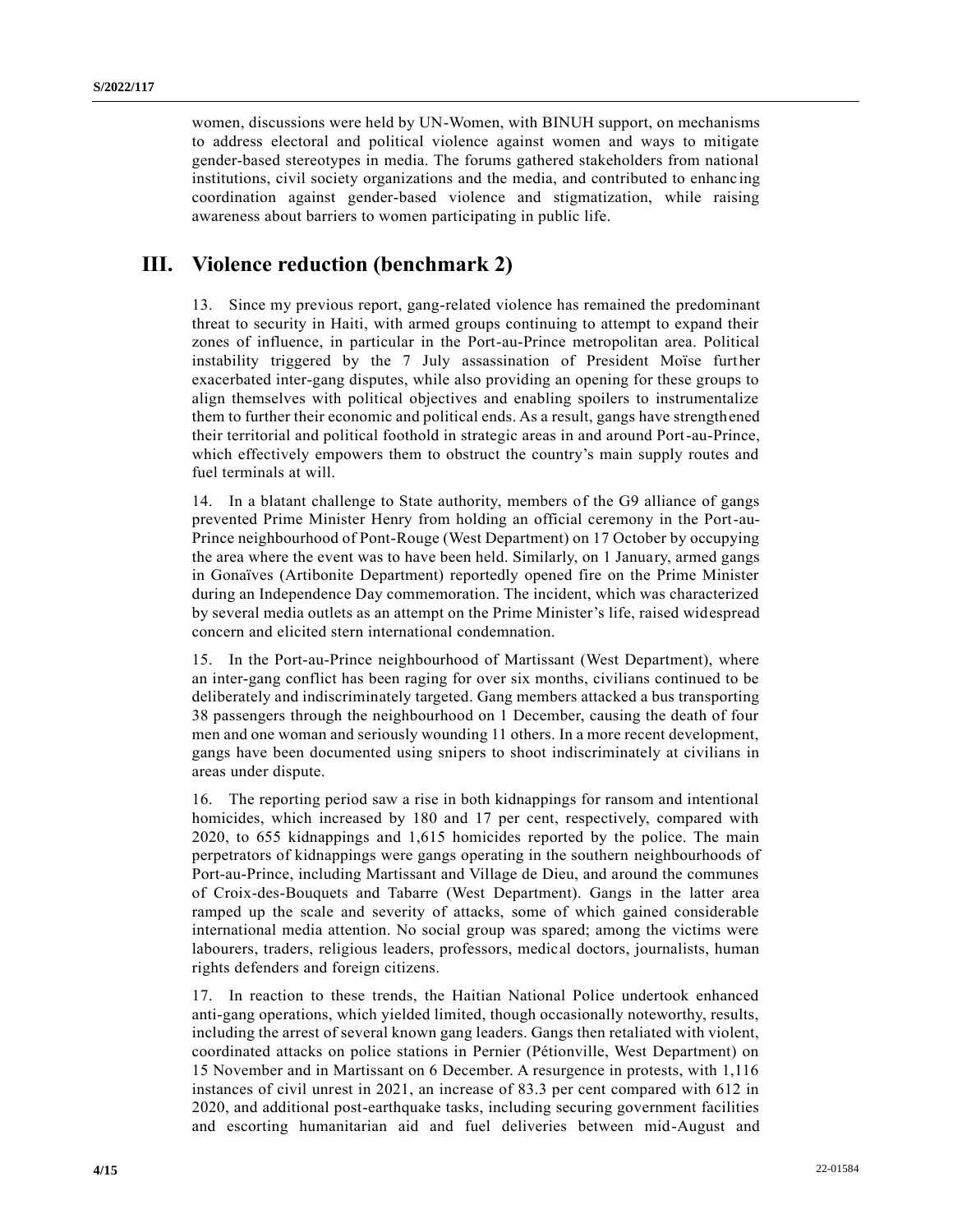November, overwhelmed national police capacity to address other forms of criminality. In the meantime, concerted action by national authorities led to the reopening of some schools in gang-ridden neighbourhoods, such as in La Saline on 10 January and Cité Soleil on 17 January.

18. Prime Minister Henry has underlined the need to strengthen the Haitian National Police and improve the effectiveness of anti-gang operations through more balanced approaches to prevention and law enforcement. However, despite several changes in the leadership of the institution, including the appointment of another interim Director-General on 21 October, the third in the past 30 months, efforts to operationalize new police strategies – such as those deriving from recent assessments of the police anti-kidnapping cell and anti-gang unit conducted by bilateral partners – continue to face numerous operational, logistical and resource impediments. The Prime Minister has pledged to improve the working conditions of the police while appealing to the international community for additional support to bolster operational capacity and skill set training and equipment. In addition, he announced that various ministries would undertake further community violence reduction measures in coordination with the national police, including cash-for-work, vocational training and microcredit loan programmes.

19. Several government initiatives to improve community security advanced during the reporting period, despite being initially stalled due to the political situation. The dissemination of the national disarmament, demobilization and reintegration strategy which had been endorsed in July, the finalization of the draft law on weapons and ammunition and United Nations efforts to assist the Haitian authorities in the establishment of a comprehensive weapons and ammunition framework, in collaboration with UNDP, the United Nations Regional Centre for Peace, Disarmament and Development in Latin America and the Caribbean and the United Nations Institute for Disarmament Research, were all re-energized with the appointment of the new cabinet in late November. Likewise, the appointment of a national coordinator at the Prime Minister's Office to lead a "whole-of-government" integrated approach on security reform and on reducing community violence is a welcome development. Prime Minister Henry also sat down with the National Disarmament, Demobilization and Reintegration Commission for the first time on 3 December and urged the commissioners to continue their work in addressing gang violence through engagement with local communities.

20. In support of national efforts to reduce community violence, the United Nations continued to implement several projects financed through the Peacebuilding Fund. In September, the country team briefed police leadership on the results of an assessment of police arms and ammunition management needs, including a proposed set of guidelines, standard operating procedures and management tools. On 29 September, the police asked that the project move forward, with an initial focus on strengthening the central armoury and enhancing the management of arms permits for civilians. In the gang-controlled Port-au-Prince neighbourhoods of Martissant and La Saline, 13 community-based platforms, now comprising 274 community leaders (40 per cent of whom are women and 30 per cent youth) have been established to strengthen locallevel engagement on socioeconomic development. In La Saline, the United Nations Office for Project Services (UNOPS) carried out high-intensity labour activities that provided 15 days of wages to nearly 1,000 beneficiaries (including some 380 women) by year's end. Support was provided to mediation efforts in gang-affected areas, where the National Disarmament, Demobilization and Reintegration Commission and civil society organization Lakou Lapè held several meetings with local community leaders to discuss ceasefire initiatives. Mediation experts also launched a dialogue in Village de Dieu to discuss the feasibility of returns for those displaced by gang violence.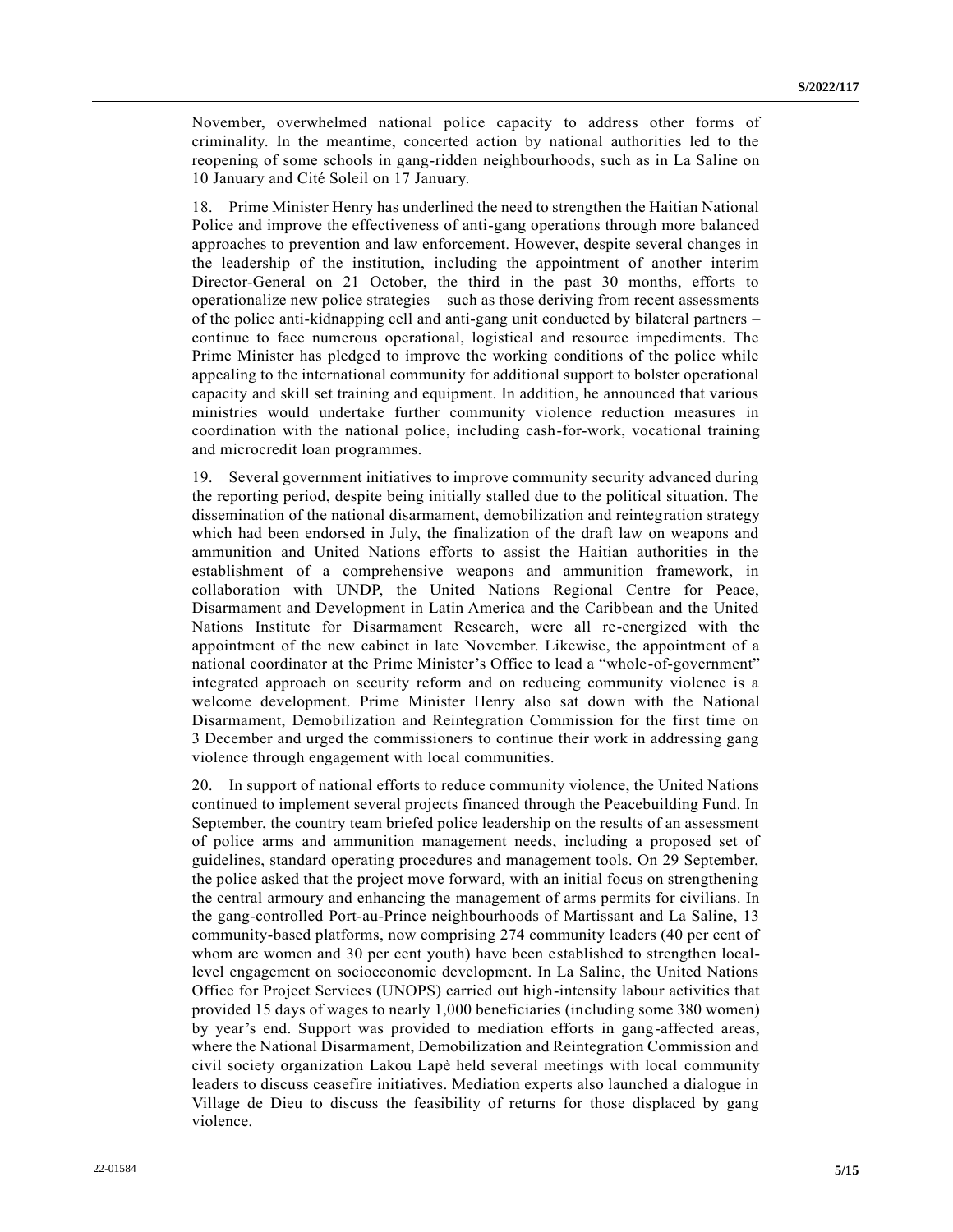21. The Spotlight Initiative continued to support civil society organizations and government institutions in improving access to care for survivors of violence. So far, 7,194 women and girl survivors of violence have been provided integrated essential services in the Grande-Anse, North-East, South and West Departments. Further, 42,025 adolescent girls and boys were reached with gender-based violence prevention interventions. The completion of an analysis of the legal environment in December helped identify discriminatory provisions in current laws that contribute to violence against women and girls. The United Nations continues to support national authorities in strengthening the legal framework, in line with international recommendations to prevent and respond to gender-based violence.

### **IV. Security and the rule of law (benchmark 3)**

22. More than seven months after the 7 July assassination of President Jovenel Moïse, the investigation and prosecution of this case remain challenging. New allegations and rumours feed public disquiet and the continuing controversy over the circumstances of the killing. Despite persistent security issues in the vicinity of the Port-au-Prince Court of First Instance, compounded by the general disruption of business due to the October–November acute fuel crisis, the investigating judge managed to conduct hearings with some 30 suspects and witnesses, including the former First Lady, Martine Moïse, on 6 October 2021. Four key suspects have been apprehended outside of Haiti since October. Two of them have been charged by and are currently being held in the United States, while the other two are awaiting extradition from Turkey and the Dominican Republic, respectively. However, on 22 January, the judge in charge of the investigation announced he would be withdrawing from the case amid corruption allegations, which led the Superior Council of the Judiciary to open an investigation into him.

23. Public expectations remain high for the Government to swiftly address the country's deteriorating security situation, which was marked by a dramatic rise in homicide and kidnapping for ransom in 2021. Haitian authorities and international partners remain mobilized in supporting police efforts to combat gangs and implement internal reforms. On 21 October, the Prime Minister, in addition to appointing a new interim head of the Haitian National Police, allocated a further \$1 million to the institution to support its anti-gang and intelligence-led operations. Meanwhile, several specialized units have continued to receive training and logistical support from bilateral partners, and the implementation of several administrative measures contributed to resolving issues related to discontent within the ranks of the police force reported in 2020 and the first half of 2021.

24. Building on this momentum, the Haitian National Police are in the process of identifying other urgent needs that will be incorporated into a short-term rapid response strategy to launch reforms that will address operational and administrative capacity gaps in the force. These actions could be supported through the establishment of a basket fund administered by UNDP. Initiatives are also being crafted to address the findings of the 2021 audit report by the General Inspectorate of the Ministry of Economy and Finance on police administrative and financial management. Some of them will be reflected in the development of the next national police multi-year strategic development plan. During the 21 January virtual ministerial meeting on Haiti hosted by Canada, partners agreed to strengthen their current and future support to the security sector, including the Haitian National Police, in order to tackle insecurity in the country.

25. Indications of progress notwithstanding, the Haitian National Police continue to suffer from staffing losses. The gradual attrition of the police force, estimated at 1,692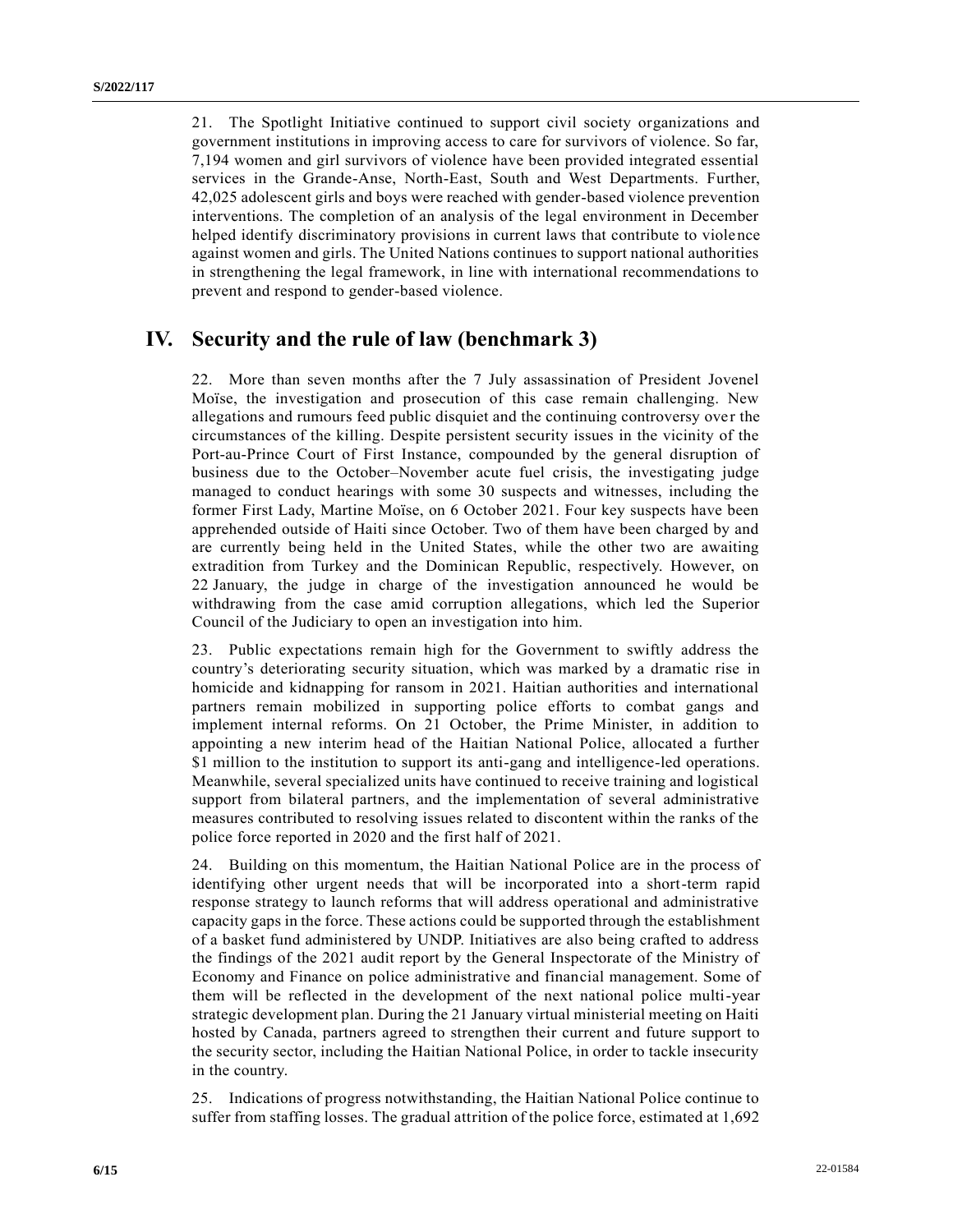officers since 2017, represents a major challenge for the force, which stood at 15,497 officers, including 1,711 policewomen, as at 5 January 2022, of whom around 10 per cent were suspended or inactive. The graduation on 17 December of 631 new police officers, including 132 policewomen, as the thirty-first police academy class partially offset the losses. To boost the number of women being recruited, capacity-building sessions for female applicants were held in several Departments in 2021 as part of a gender mainstreaming project supported by Canada. Following the 17 December graduation, the police-to-population ratio per 1,000 inhabitants increased slightly to 1.3 but remains far below the international standard of 2.2 officers per 1,000 inhabitants.

26. Despite the swearing-in of the new members of the Superior Council of the Judiciary on 1 October, the Haitian judicial system continues to exhibit grave structural weaknesses. The slow pace at which judges' mandates are renewed – only 10 in December and January, following the expiration of the terms of roughly 70 per cent of the nation's investigative judges in December 2021 – continues to hamper the capacity of the courts to process and try cases. Moreover, little action has been taken to prepare for the entry into force of the penal and criminal procedure codes in June 2022 or to engage national stakeholders on pending divisive issues which impede the progress of judicial reform.

27. Having reiterated that reducing pretrial detention would remain a top priority of the executive, the new Government instructed public prosecutors to take measures to increase the number of hearings and execute judicial decisions promptly. The resumption of correctional hearings in the Port-au-Prince jurisdiction resulted in the release of 284 individuals, including 22 women and 2 minors, from the country's most overcrowded prisons during the reporting period. Nonetheless, the rate of arbitrary and illegal detention in prisons remained extremely high, at 81 per cent.

28. Against this backdrop, the United Nations continued supporting the work of the National Legal Aid Council and the implementation of key legislation on legal assistance. In 2021, the seven functioning decentralized legal aid offices took on 622 cases, leading to 504 releases and 118 convictions. To build on this, on 21 December, BINUH and UNDP co-organized a forum on the legal aid needs of vulnerable segments of the population. The event, which was partially funded through extrabudgetary funds from the Department of Political and Peacebuilding Affairs, provided a crucial opportunity for stakeholders to strengthen their collaboration and communication and make recommendations to improve access to legal aid.

29. As at 19 January, Haitian prisons held a total of 11,003 inmates, including 387 women, 237 boys and 18 girls, and had an estimated overall occupancy rate of 322 per cent, with 9,005 inmates awaiting trial. The issue of prison overcrowding, with some prisons currently housing five times as many inmates as they were designed to hold, was further exacerbated by the relocation of hundreds of individuals detained in three southern region prisons which suffered extensive damage during the 14 August earthquake. Due notably to the fuel crisis, detention conditions deteriorated in the final quarter of 2021. Throughout the fuel crisis, the country's 18 prisons struggled to provide meals to prisoners and to meet their basic needs, resulting in several cases of severe malnutrition. In addition, the 17 November death of a National Penitentiary inmate, reportedly from complications related to the coronavirus disease (COVID-19), has raised questions about the adequacy of medical equipment and personnel in a prison which houses one third of the country's entire inmate population but has only 11 medical workers on staff (1 for every 334 inmates). On 31 December, an attempted escape from the Croix-des-Bouquets prison led to the death of 10 inmates and one police officer.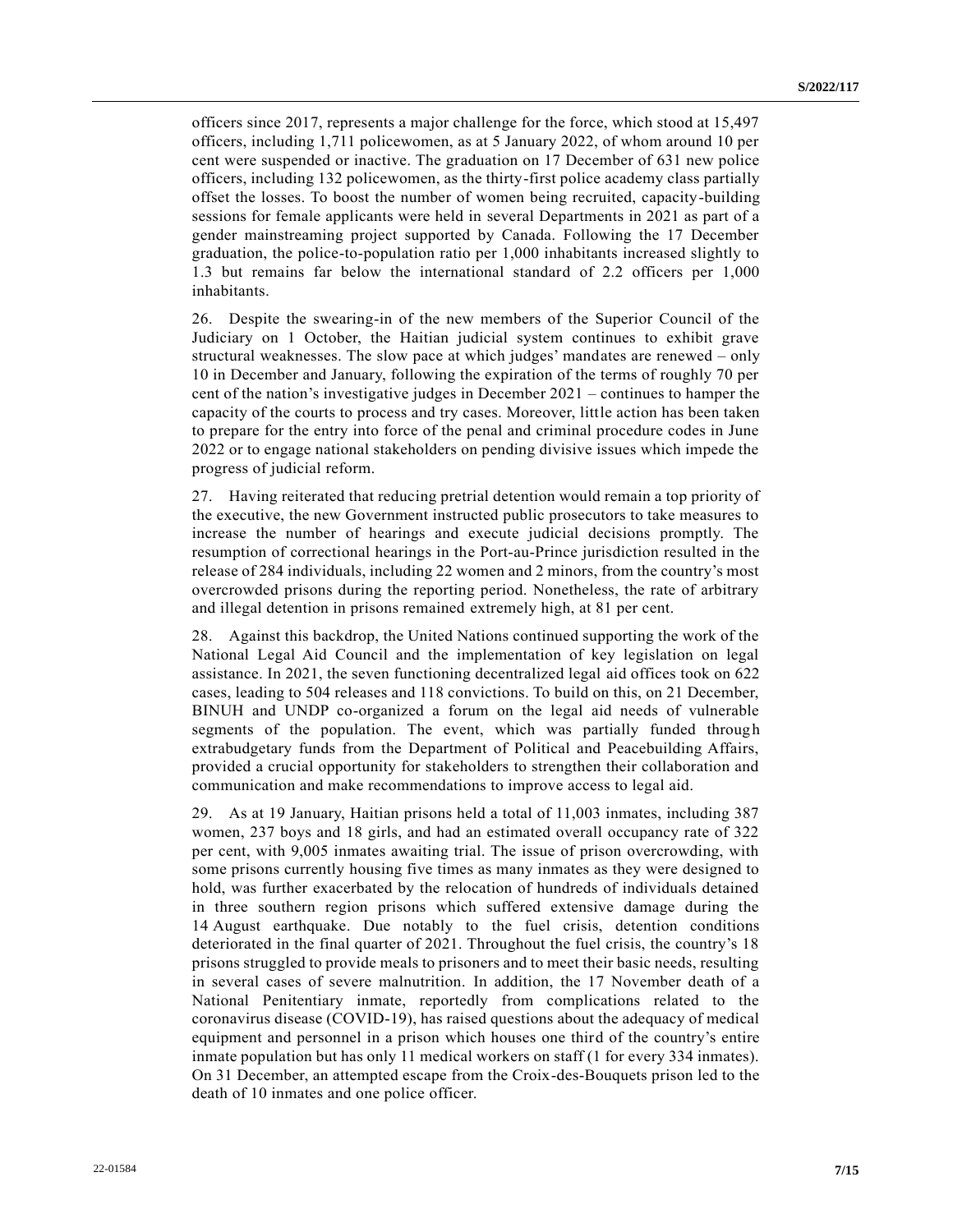30. In an effort to address detention conditions, the acting Director-General of the Haitian National Police on 10 November appointed a new director of prison administration – the fifth in 11 months – who promptly worked with the Ministry of Economy and Finance, as well as other stakeholders, to urgently restore the supply of food to prisons. The Ministry of Public Health and Population successfully averted a serious outbreak of COVID-19 in the National Penitentiary by disinfecting prison cells and applying isolation measures. However, efforts to launch a comprehensive vaccination campaign in prisons have yet to get under way. Technical and financial partners continued to support prison authorities with the development of a custodial management data centre – a key tool to accelerate the processing of pretrial detainees – and the rehabilitation of the Petit-Goâve prison (West Department), a critical prison infrastructure project aimed at relieving overcrowding which was delayed due to the 14 August earthquake.

31. Deeply rooted corruption remains a significant obstacle to governance and social cohesion in Haiti. The United Nations country team developed a twofold response through the Peacebuilding Fund and a larger initiative with other key international partners. The first component is a \$3 million project led by UNDP and the United Nations Office on Drugs and Crime (UNODC) in coordination with Government entities and civil society. Launched in December 2021 for a period of two years, the project focuses on strengthening social cohesion and State-society relations through anti-corruption mechanisms. The second component consists of a process led by UNDP, UNODC, UNOPS and the Office of the United Nations High Commissioner for Human Rights (OHCHR) to diagnose adverse impacts of corruption on peace and development, establish a common understanding of corruption and lay out the basis for a joint comprehensive anti-corruption strategy.

## **V. Human rights (benchmark 4)**

32. Accompanying the expansion of gang influence, human rights violations associated with armed violence increased in the metropolitan area of Port-au-Prince. More than 500 individuals, including 40 women and children as young as 5 years of age, were killed between 1 September and 31 December. Sexual violence, rape and sexual slavery have also reportedly been used by gangs as a weapon to terrorize and assert control over the local population. Dozens of rapes, attacks and kidnappings are reported to be occurring each month against girls and women returning from school or using public transportation. The sexual abuse of young men is also often an initiation ritual for some gangs. Given the coercive environment that predominates in poor communities, where fear is a frequent factor of life, human rights experts believe the true extent of sexual violence remains largely underreported.

33. In this grim context, State institutions continue to struggle to implement approaches to ensure the safety of persons and uphold international human rights norms. Further undermining the protection of human rights, law enforcement has been hampered by gangs that occasionally use Haitian National Police uniforms and equipment to commit crimes – such as during the 6 December looting and burning of the police substation in Martissant – with the goal of sowing confusion within the population and perpetuating mistrust of authorities. Furthermore, the State continues to lack adequate measures to protect independent human rights defenders, journalists and other public voices who are subject to threats and intimidation. During the reporting period, two journalists were executed by alleged gang elements while investigating incidents of armed violence on the outskirts of the commune of Pétionville. Additionally, four human rights defenders, four journalists, one judge, one lawyer, one doctor and one police officer were kidnapped, threatened or intimidated. Little action has been taken by national authorities regarding these cases.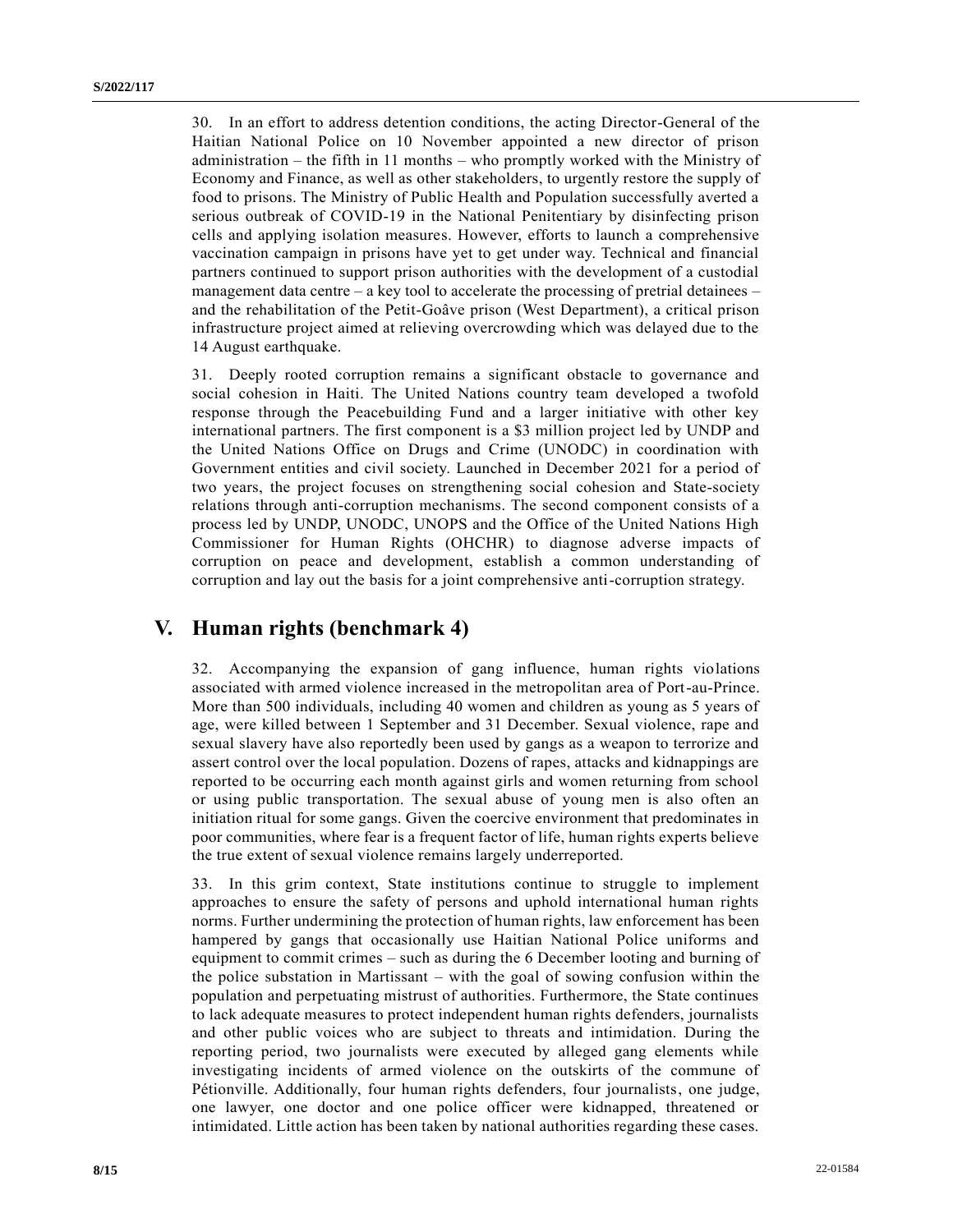34. Meanwhile, the General Inspectorate of the Haitian National Police registered complaints regarding 36 police officers involved in human rights violations, of which at least 15 concerned alleged illegal killings of individuals. Of those investigations, seven were closed and subsequently submitted to the Director-General for disciplinary measures. The low number of completed investigations can be partly explained by insecurity affecting the area around the Inspectorate's headquarters in downtown Port-au-Prince, which keeps victims and officers away from the premises. Insufficient operational means to conduct inspections, low salaries for officers and an inability to offer protection also affect the Inspectorate's oversight capacity. During the reporting period, at least 10 police officers were murdered in targeted killings, including 3 officers who were on duty. In addition, 28 officers were injured, including 15 who were on duty.

35. The Haitian judiciary continued to face significant barriers to meaningfully delivering justice for victims of human rights violations. Despite advocacy efforts led by civil society and BINUH, no significant progress was recorded in the emblematic cases of the Grande Ravine (2017), La Saline (2018) and Bel-Air (2019) massacres. Prime suspects in some of these killings, including the leader of the G9 gang alliance, continued to evade justice despite their presence in public marches and appearances in the media. In addition, during a 27 October burglary at the Port-au-Prince court of first instance, sensitive documents pertaining to the investigation into the August 2020 assassination of Monferrier Dorval were reportedly stolen.

36. Populations affected by gang violence continued to be displaced. As at the end of January 2022, more than 16,500 persons, including some 11,850 women and children, were still in situations of violence-induced displacement from areas such as lower Delmas, Martissant and downtown Port-au-Prince and living in makeshift sites or public buildings or among relatives. In addition to these urban displaced, more than 30,100 people remained displaced in the three most earthquake-affected departments (Grande-Anse, Nippes and South). Through a concerted and participatory postdisaster needs assessment process, supported by the United Nations under the leadership of the Resident Coordinator and partners, the State took stock of the rights and protection needs of vulnerable groups, in particular people living with disabilities, who are most at risk of being left behind during the recovery phase.

37. During the reporting period, Haitian authorities, assisted by the International Organization for Migration (IOM) and non-governmental humanitarian organizations, continued to register high numbers of Haitians being repatriated from other countries in the region. Overall, more than 16,390 migrants of Haitian origin were deported by air and sea. Since September, the repatriation of Haitian migrants has attracted much international attention, prompting United Nations agencies to issue a joint communiqué calling for protection measures and a comprehensive regional approach to the issue. The migration situation triggered several high-level visits by United States authorities to Haiti and the region, generating additional opportunities for dialogue on a common approach to the Haitian crisis.

38. Furthermore, at least 10,700 Haitian nationals were deported by land from the Dominican Republic, among them hundreds of pregnant and nursing women. From 8 to 13 November, Prime Minister Henry dispatched a special envoy to the Dominican Republic to meet with a broad range of senior Dominican officials and stakeholders, including Haitian migrants, civil society groups, diplomats, the Catholic clergy and the United Nations country team, and to reaffirm strong relations between the two countries at all levels.

39. In December, the Government of Haiti submitted its national report to the Human Rights Council as part of the upcoming third cycle of the universal periodic review, which will review the human rights situation in Haiti in early 2022.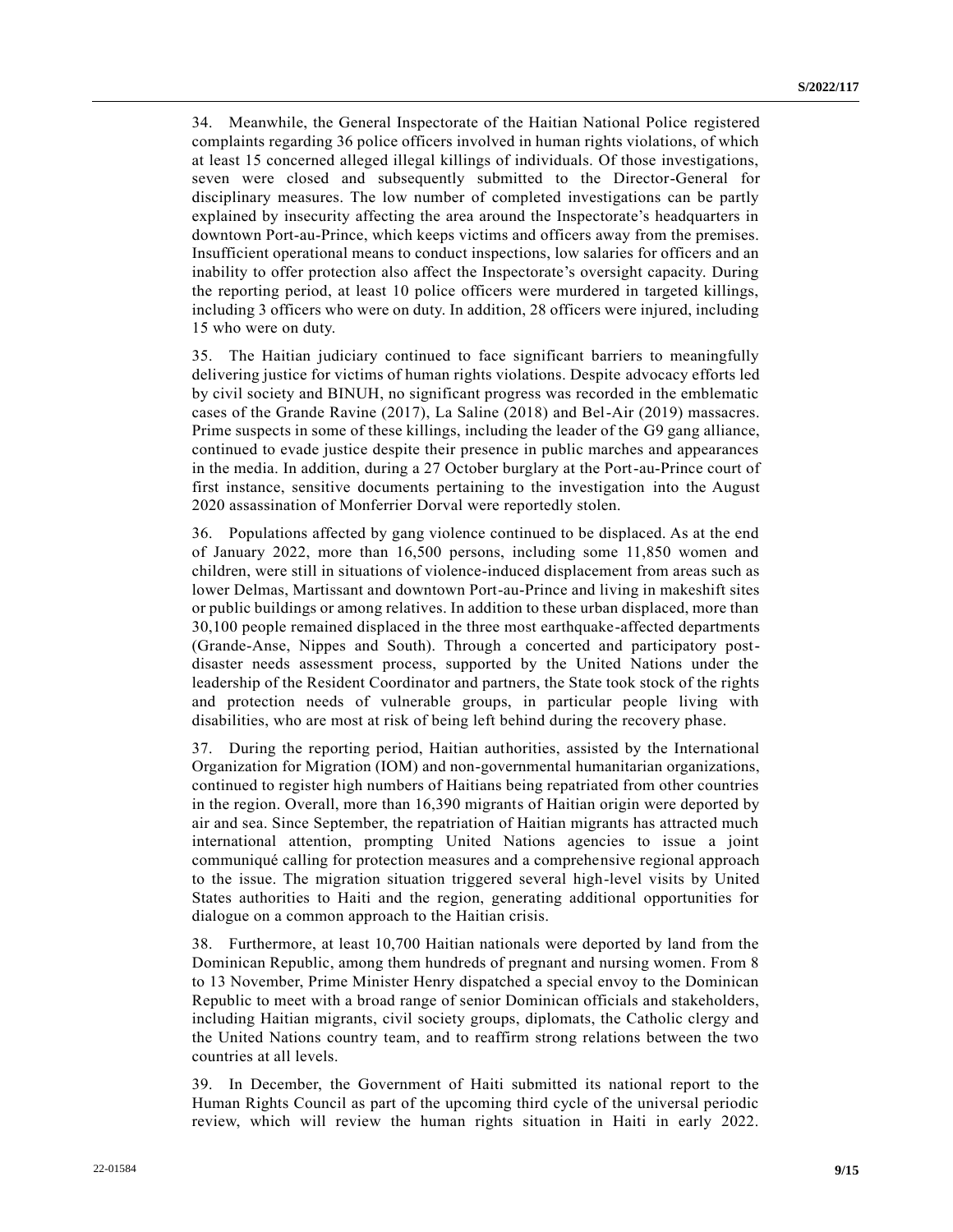Representatives from the national human rights institutions, civil society and the diplomatic community were invited to participate in a pre-session meeting to discuss the situation in advance of the review.

40. Efforts to establish an OHCHR country office continued, receiving positive reactions from national and international partners. The opening of a country office would enable continued support to national authorities, civil society and local populations to ensure respect for, and the protection and fulfilment of, human rights in Haiti.

# **VI. Unemployment, youth and other vulnerable groups (benchmark 5)**

41. The economic situation of Haiti remains distressing. While poverty levels were already high, continued insecurity, political instability and governance challenges, recently exacerbated by worldwide supply shortages, have put severe additional strains on the population.

42. The country's overall macroeconomic situation remains challenging. Real gross domestic product (GDP) for 2021 is estimated to have contracted for a third consecutive year, by 0.9 per cent (following contractions of 3.3 per cent in 2020 and 1.7 per cent in 2019). The Government's significant use of borrowing, which accounts for some 80 per cent of the fiscal gap between revenue and expenditure, coupled with supply chain disruptions, had the combined effect of releasing more money into the economy while constricting spending opportunities. Haitians therefore experienced higher prices as year-over-year inflation rose to around 19 per cent by October 2021. However, a current account deficit of 0.3 per cent of GDP is estimated for 2021, compared with a surplus of 3.4 per cent in 2020.

43. The authorities sought to address dwindling tax revenues and contain the fiscal deficit, estimated at 2.7 per cent of GDP in 2021. As an indication of State financial stress, the Government amended the 2020/21 national budget in late September, potentially negatively affecting the State's ability to fund the implementation of the post-COVID recovery plan. The Government's fuel price reforms enacted on 10 December – a further measure aimed at helping to address the State's weak fiscal position – are expected to save an estimated \$300 million in subsidies. This represents 2 per cent of GDP and almost one third of collected revenues.

44. On 23 August, the International Monetary Fund provided Haitian authorities access to special drawing rights in the amount of approximately \$224 million. This initiative provided financing relief to the Government and helped maintain net and gross international reserves at 4.9 months of projected imports. However, hampered by a lack of governance reform and the absence of a longer-term programme supported by the Fund, external financial support has dried up since 2019. While the country's percentage of non-performing loans (or loans in default) remained broadly stable at around 7.5 per cent as at December 2021, more information is needed for a fully fledged assessment of the underlying credit, operational, market and liquidity risks faced by potential lender banks.

45. After the former Government's 2020 interventions in the foreign exchange market, which resulted in a sharp appreciation of the gourde, the currency has gradually depreciated in value. Consequently, the International Monetary Fund has been working with authorities to encourage greater exchange rate flexibility, as well as to support reforms that will strengthen governance related to public procurement. In that regard, progress was recently achieved with the publication of a new decree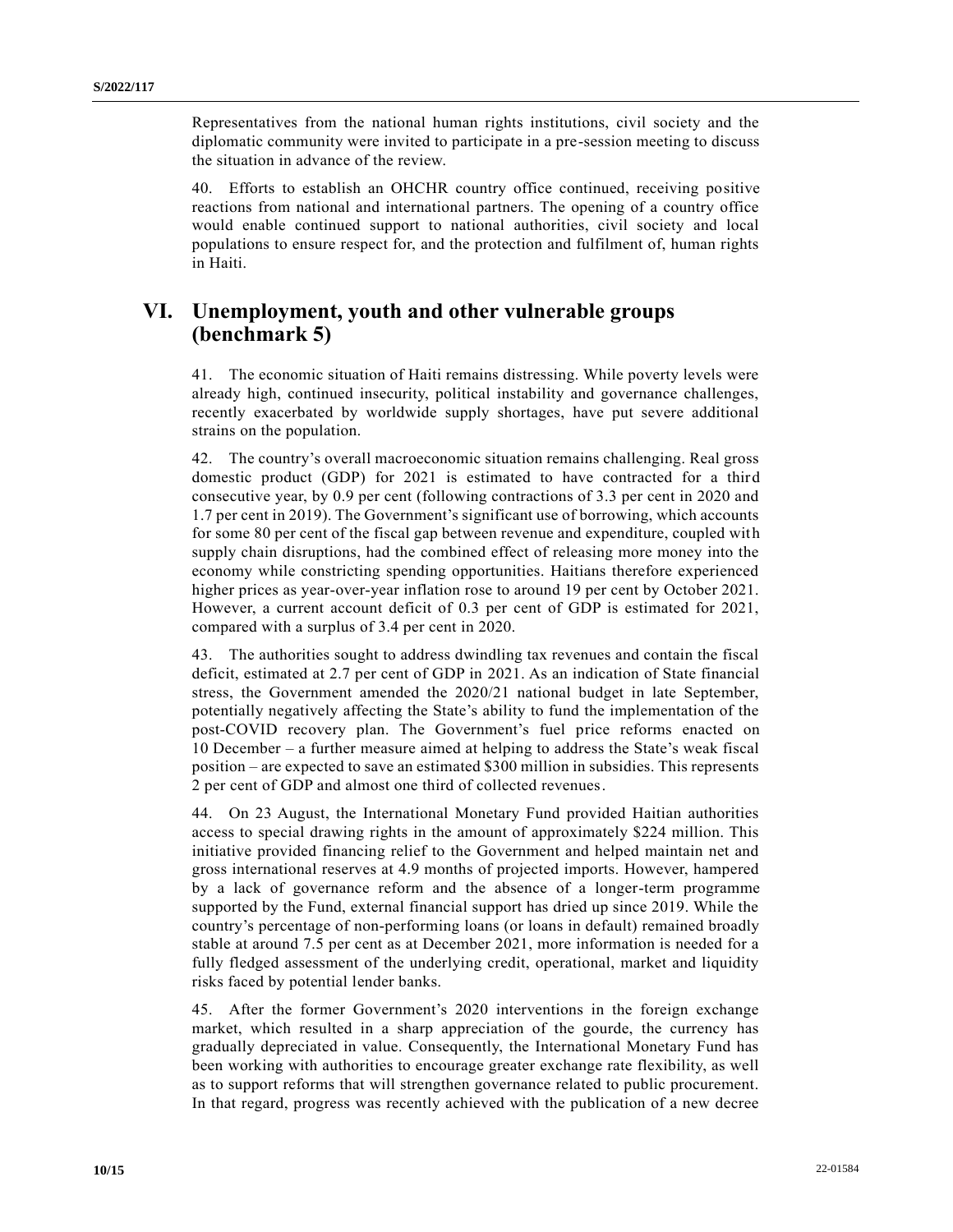on procurement transparency, which includes a requirement to disclose the names of company owners who will benefit from selection for government contracts.

46. The United Nations country team continued, during the reporting period, to implement its new approach focused on enhancing the capacity of national institutions to develop and effectively implement integrated public policies aimed at addressing persistent development challenges. Under the leadership of the Deputy Special Representative, Resident Coordinator and Humanitarian Coordinator, seven agencies joined forces to support the Government task force in operationalizing the national policy for social protection and promotion, which is aimed at reducing economic, social and institutional inequalities and thus contributing to fostering a more just and inclusive society. Engagement between key ministries and international financial institutions on the financing aspect of this undertaking is also under way. Under the overall coordination of the National Commission for Food Security, a similar process has been initiated by the country team to support the operationalization of the national policy for food sovereignty, food security and nutrition.

47. In addition, to promote a more effective and inclusive economic model in Haiti, the United Nations country team has initiated consultations with relevant governmental partners and resource persons from academia, the private sector and civil society regarding an economic transformation agenda. The overall objective is to formulate and jointly implement a road map for economic reforms to contribute to reduced horizontal socioeconomic inequalities while supporting peace consolidation.

48. Targeted support for the economic empowerment of women, the combating of discrimination and the removal of barriers to social mobility remain key country team priorities to ensure that Haiti continues to advance on the path towards sustainable development. As of January, beneficiaries of the entrepreneurship programme of the United Nations-supported National Vocational Training Institute included 650 girls from the most disadvantaged neighbourhoods, as well as 50 women-owned businesses. Nevertheless, gender-based discrimination remains a concern. A survey fielded as part of the integrated national financing framework for sustainable development, published in October, revealed that 38 per cent of women had reported discrimination when looking for employment.

### **VII. Basic social service delivery and resilience (benchmark 6)**

49. Development deficits, the longer-term effects of natural disasters and the deteriorating security environment have exacerbated the country's pressing humanitarian needs. In the three months following the 14 August earthquake, which is estimated to have caused damage and losses equivalent to 11 per cent of the country's GDP, the Government and humanitarian partners assisted some 450,000 people in three affected areas, despite the negative impact of fuel scarcity and gang violence on humanitarian access from October to mid-November. Indeed, during this period, an estimated two thirds of humanitarian actors were forced to curtail their operations, hindering the provision of humanitarian assistance to around 700,000 people throughout the country. To date, large segments of the population trapped in gang-held territories continue to remain out of reach of humanitarian workers.

50. As at 21 January, the \$187.3 million flash appeal launched to provide vital relief assistance to the most vulnerable people identified as needing assistance in the affected areas was 43.4 per cent funded, while the 2021 humanitarian response plan had received only 28 per cent of required funds. This year, the number of Haitians in need of humanitarian assistance is forecast to reach 4.9 million (43 per cent of the population), an increase of 11 per cent compared with 2021.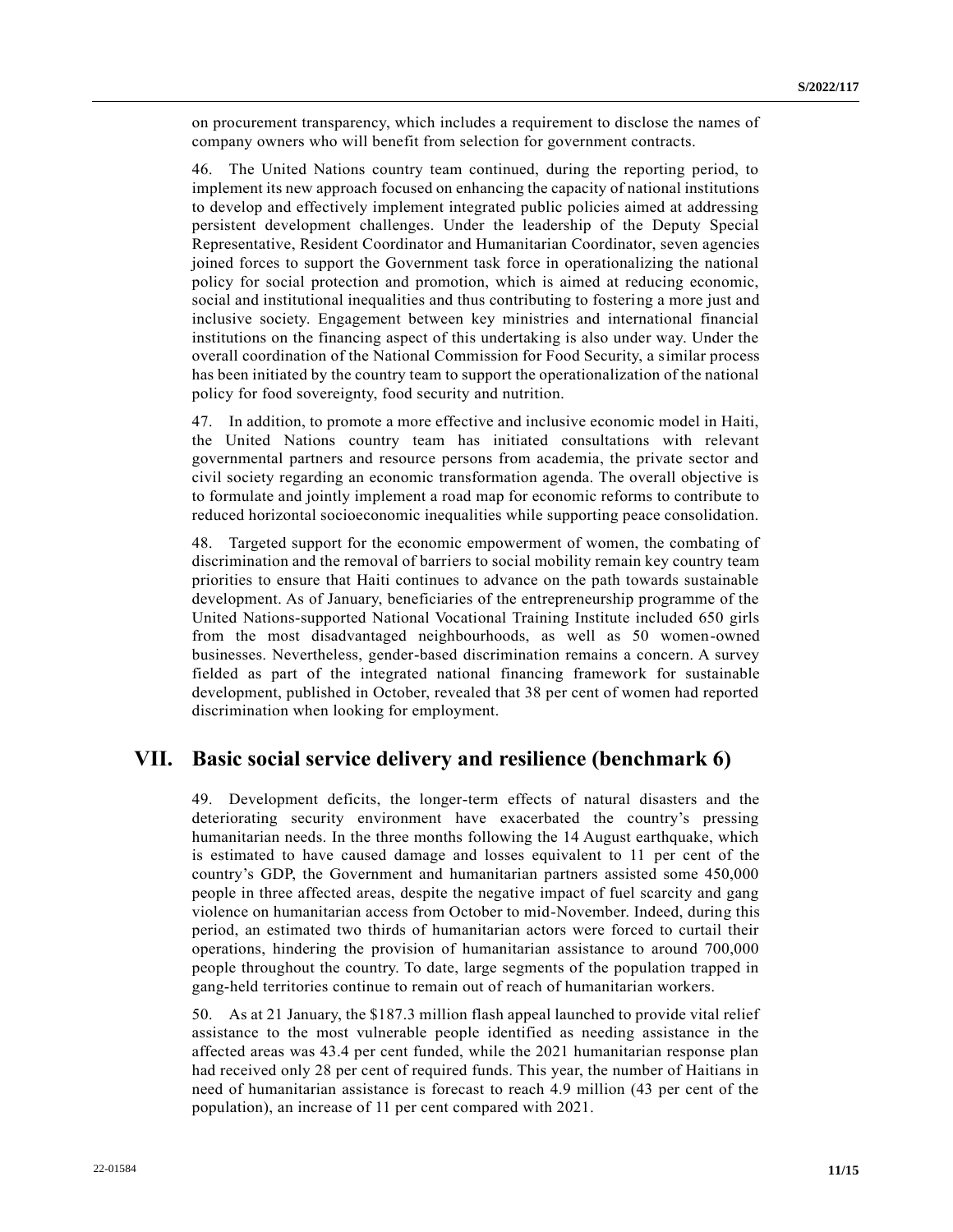51. In the aftermath of the August earthquake, the United Nations country team moved quickly to support the Government in restoring essential services. On 4 October, the Ministry of Education and Vocational Training initiated symbolic "back-to-school" efforts to help about 300,000 children gradually resume schooling in the three earthquake-affected Departments. Joint efforts by United Nations agencies enabled the construction of temporary learning spaces, the supply of school kits and the provision of psychosocial support and cash transfers. At least 230 schools in these departments received support, yet 1,019 other schools are still in need. To address the protection needs of those displaced by the earthquake, more than 10,000 individuals benefited from awareness-raising about preventing child separation and child exploitation and trafficking.

52. Under the leadership of the Prime Minister's Office and the technical lead of the Ministry of Planning and External Cooperation, and with the support of the United Nations, the European Union, the World Bank and the Inter-American Development Bank, a post-disaster needs assessment report was delivered within six weeks of the earthquake, with recovery needs estimated at almost \$2 billion: 76 per cent was attributed social sectors, including housing, followed by the productive sectors (10 per cent) and the infrastructure sector (9 per cent). Based on the assessment, and with partner support, a recovery framework was developed under the Ministry's leadership. The Government of Haiti, with the support of the United Nations, will host a high-level international event on the reconstruction of Haiti on 16 February 2022 in Port-au-Prince to garner support for implementation of the integrated postearthquake recovery plan over the next four years. The Government has requested the United Nations to establish a multi-partner trust fund as part of the post-earthquake reconstruction process.

53. The United Nations country team, in close coordination with the Government, continued to support the provision of basic social services across the country, in particular to children and women. Reproductive health services were provided to 320,141 women during the reporting period, including family planning, prenatal and postnatal care, assisted deliveries, post-abortion care and management of patients living with HIV and other sexually transmitted infections. As at the end of December, these interventions had aided in more than 29,535 births, resulted in 55,193 first trimester prenatal consultations and helped decrease the number of preventable maternal deaths. A maternal health centre with full surgical capacity was opened in Anse-à-Pitres (South-East Department), along the border with the Dominican Republic. As at 31 December, more than 6,328 people, including 3,737 women and girls and 1,412 children under 10 years of age, had received medical consultation and treatment in integrated mobile clinics supported by the United Nations.

54. In line with national priorities, the United Nations country team supported the Ministry of Public Health and Population in developing operational plans for its 2021–2031 community health strategy to improve the provision of care in vulnerable communities. A priority of the plan is midwifery, since only 15 per cent of the country's current midwifery needs are met, even as demand for midwives increases. In partnership with the State University of Haiti and the Ministry of Public Health and Population, the country team supported the capacity-building, deployment and regulation of midwives, including the recruitment of personnel for the Faculty of Midwifery. Three regional training centres will be opened in Port-au-Prince, Les Cayes (South Department) and Limonade (North Department), with the goal of training approximately 120 midwives per year to respond to growing needs.

55. The COVID-19 situation in Haiti continues to be of concern. During the reporting period, the country exited a fourth wave of cases while preparing for a potential new wave due to the omicron variant. The fuel crisis affected access to, and provision of, hospital care, including oxygen therapy for patients with severe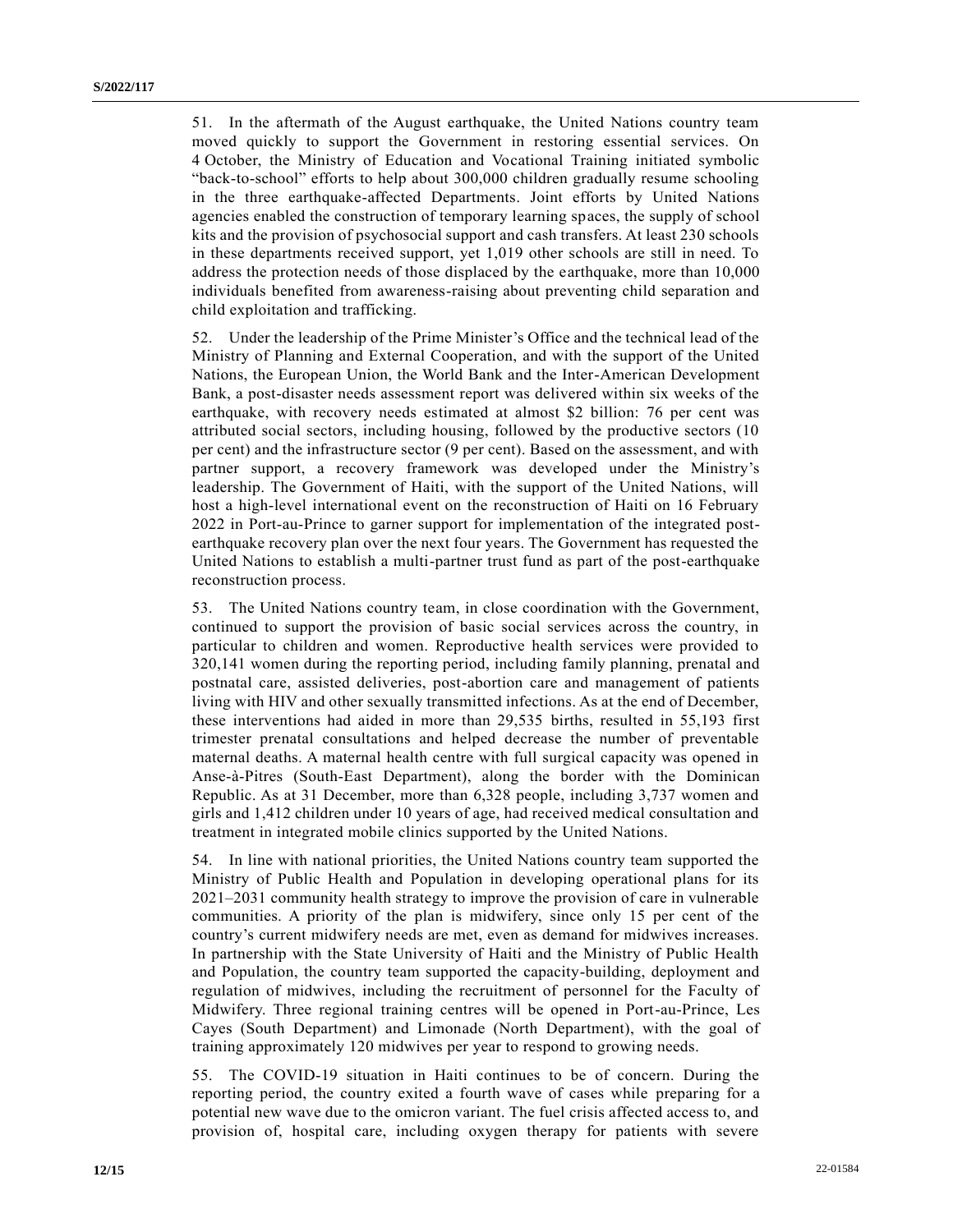infections. Despite these challenges, COVID-19 surveillance, testing and response efforts continued. From 1 October 2021 to 14 January 2022, a total of 38,785 lab tests were conducted, resulting in 5,700 confirmed cases. In addition, 151 deaths were reported. COVID-19 vaccination also continued, albeit slowly, due to operational issues and low demand. As at 14 January, the overall COVID-19 vaccine coverage of the eligible population was only 1.7 per cent for the first dose and 1.1 per cent for a complete series. An increase in vaccinations is expected in February and March, as communication efforts ramp up to address vaccine hesitancy and stimulate demand.

56. Finally, ongoing surveillance indicates that no confirmed cholera cases have been reported in Haiti since January 2019. The Government of Haiti is organizing a scientific conference later in February to mark the three-year anniversary of the last confirmed case. The conference will showcase progress and lessons learned in Haiti in controlling the 2010–2019 outbreak and present a medium-term plan for sustained cholera elimination.

### **VIII. Update on the assessment of the Mission mandate**

57. On 29 December, the Secretary-General appointed Mourad Wahba of Egypt as the independent expert to lead the assessment of the mandate of BINUH, as requested by the Security Council in its resolution [2600 \(2021\).](https://undocs.org/en/S/RES/2600(2021)) The assessment team undertook its first visit to Haiti from 21 to 27 January. The findings of the assessment are expected to be conveyed to the Security Council by mid-April.

### **IX. Sexual exploitation and abuse**

58. During the period from 1 September to 31 January, BINUH registered one new allegation of sexual exploitation and abuse, dating from the deployment of the United Nations Stabilization Mission in Haiti (MINUSTAH) in the country.

59. Mindful of the increased risks of sexual exploitation and abuse arising in the context of a large humanitarian response, the network on protection against sexual exploitation and abuse, under the leadership of the Resident and Humanitarian Coordinator, has implemented a multi-faceted prevention campaign. The work of the network remains critical, but insufficient funding has been received to finance a coordinator for the network, putting at risk the gains made.

60. With the support of the Resident Coordinator, IOM and UNDP, BINUH and the Senior Victims' Rights Officer implemented assistance programmes for 36 children born of sexual exploitation and abuse by MINUSTAH personnel, and their mothers. The Officer also intensified her advocacy with Member States to help expedite the resolution of outstanding paternity and child support claims.

61. BINUH took note of reports that there were victims of sexual exploitation and abuse by former MINUSTAH personnel who might not have come forward because they reportedly lacked confidence in United Nations accountability and assistance mechanisms. BINUH is committed to a culture of accountability, including for past wrongs, and has continued its external outreach to encourage victims to report. The trust fund in support of victims of sexual exploitation and abuse is critical to providing long-term assistance to victims in Haiti.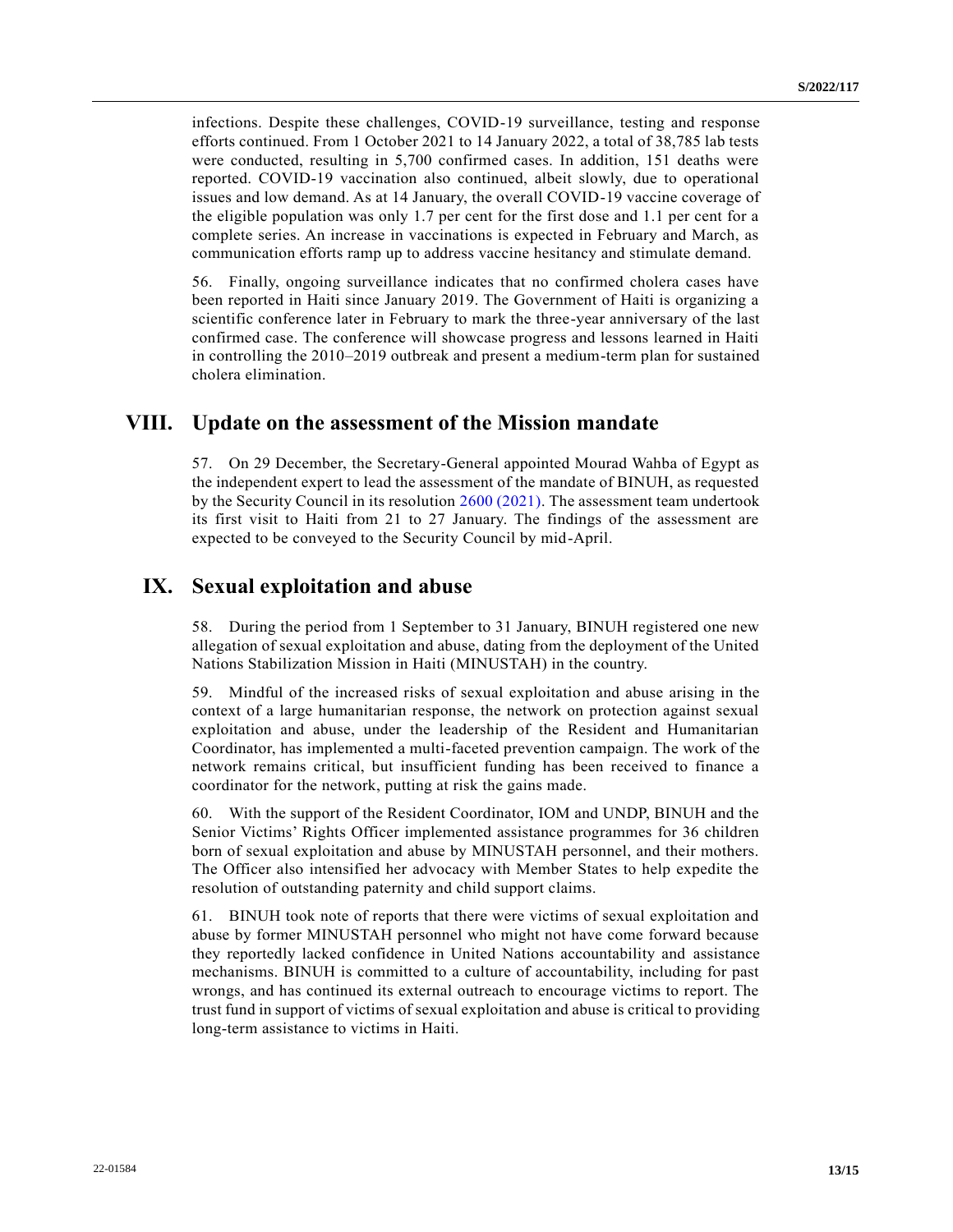# **X. Observations**

62. The persistently polarized nature of Haitian politics continues to prevent the development of the climate of trust, tolerance and dialogue necessary for the organization of a peaceful, credible and transparent electoral process. In that regard, I welcome Prime Minister Henry's continued commitment to fostering dialogue to further broaden consensus and a common vision. I urge all Haitians to agree on a national project that will facilitate the restoration of national democratic institutions and return the country to a path of political stability, good governance and inclusive development.

63. I condemn in the strongest terms the alarming surge in violence in the Port-au-Prince metropolitan area, which epitomizes the scourge that gangs represent for Haitian society. The actions of these armed criminal groups have had a catastrophic impact on the economy of Haiti and threaten the fundamental rights of all Haitian citizens, especially their rights to life, freedom of movement, work, health care and education.

64. The primary institution responsible for the security of all Haitians, the Haitian National Police, is hampered by development gaps, a chronic lack of equipment and a dearth of logistical and financial support. It is essential that Haitian authorities, bilateral partners and multilateral institutions urgently devise an effective, collaborative approach to ensure the continued professionalization of the national police and the promotion of women within its ranks. To that end, the expressions of support at the 21 January international ministerial meeting on Haiti are encouraging, and I look forward to the momentum it generated in support of strengthening this important institution bearing fruit.

65. The security problems of Haiti cannot be effectively tackled through policing alone. A law enforcement approach needs to be complemented by clear political will, socioeconomic transformation and reintegration activities aimed at generating employment and revenue across the country, and in particular in the neighbourhoods most affected by gang violence. Haitian authorities have adopted a national community violence reduction strategy premised on such a holistic approach, and they must now ensure that it is swiftly and thoroughly implemented through a wholeof-government effort. In this respect, I welcome the Government's actions to re-energize community violence reduction initiatives, including through the appointment of a national coordinator to oversee the effort. Through the provision of advice and technical expertise, as well as through the strategic use of financing provided by the Peacebuilding Fund, the United Nations stands ready to support the furthering of this process.

66. Sustained efforts are also required to tackle the chronic challenges affecting the Haitian justice system. I encourage national authorities to continue prioritizing the fight against prolonged pretrial detention and fully implementing the legal aid legislation with the establishment of legal aid offices in all of the country's 18 jurisdictions. I further urge the Government to overcome the stalemate in the implementation of key justice sector reforms, and in particular to revitalize efforts to facilitate and support the timely entry into force of the penal code and the code of criminal procedure.

67. At the same time, it remains crucial that Haitian institutions become more transparent and accountable. To this end, I strongly encourage the Government of Haiti to continue its efforts to ensure that oversight mechanisms and judicial institutions effectively address corruption, challenge impunity and see to it that those responsible for the perpetration of emblematic crimes, as well as for the assassination of President Moïse, be swiftly brought to justice.